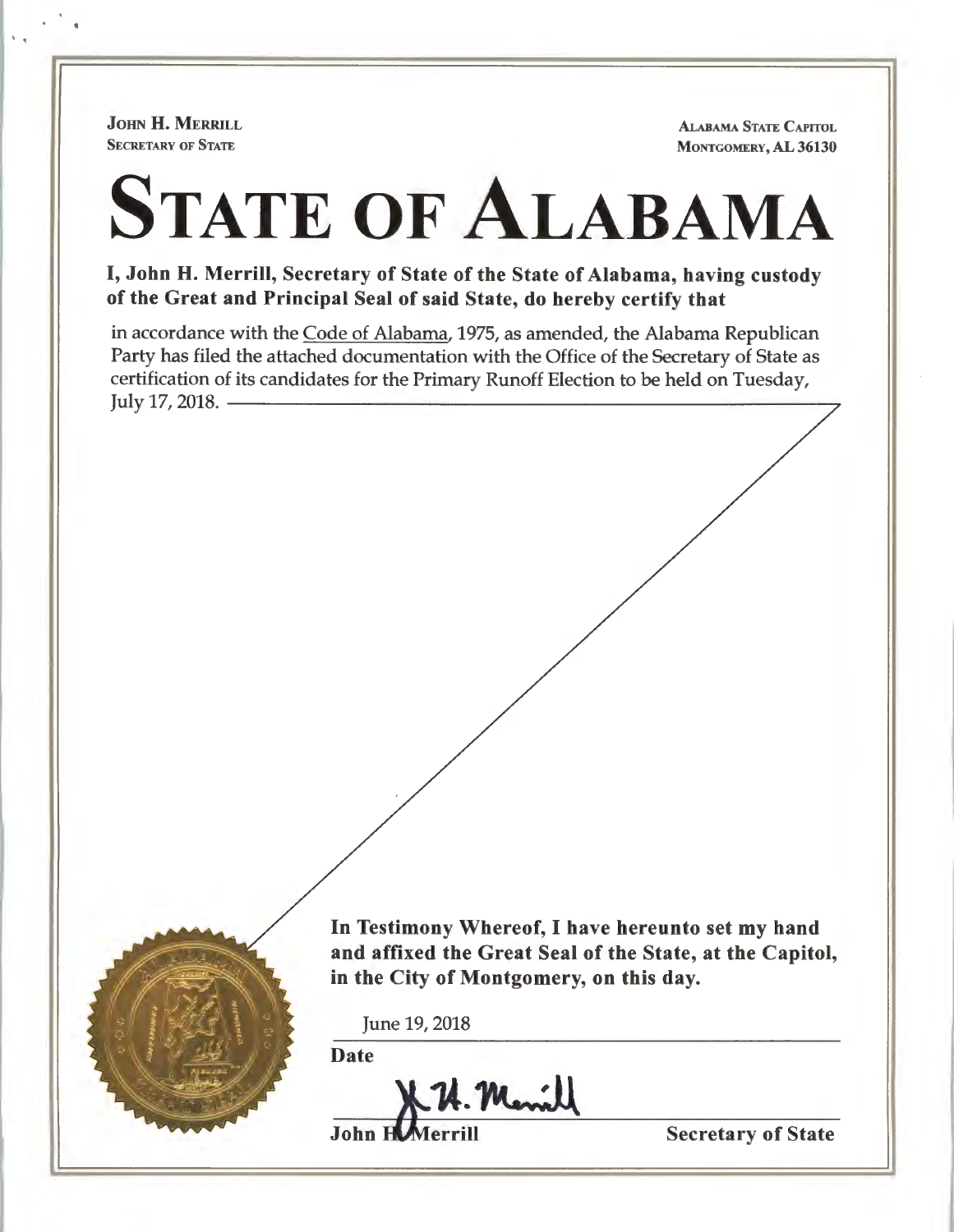

 $\sim$ 

# **ALABAMA REPUBLICAN p ARTY**

3505 Lorna Road Birmingham, AL 35216 ★ P: 205-212-5900 ★ F: 205-212-5910

June 15, 2018

The Honorable John Merrill Office of the Secretary of State State Capitol Suite E-208 Montgomery, AL 36130



Dear Secretary Merrill:

I hereby certify that the attached documents are a correct return from the 2018 Alabama Republican Primary Election held on Tuesday, June 5, 2018.

The Alabama Republican Party hereby certifies that the persons listed below are to appear on the 2018 Alabama Republican Primary Runoff Election to be held on Tuesday, July 17, 2018.

| Office                                    | Circuit or District / Place # | <b>Candidate Name</b>          |
|-------------------------------------------|-------------------------------|--------------------------------|
| United States House of<br>Representatives | District 2                    | <b>Bobby Bright</b>            |
| United States House of<br>Representatives | District 2                    | Martha Roby                    |
| Lieutenant Governor                       |                               | <b>Will Ainsworth</b>          |
| Lieutenant Governor                       |                               | Twinkle Andress Cavanaugh      |
| Supreme Court                             | Place 1                       | <b>Brad Mendheim</b>           |
| Supreme Court                             | Place 1                       | Sarah Hicks Stewart            |
| Civil Appeals                             | Place 1                       | <b>Christy Olinger Edwards</b> |
| Civil Appeals                             | Place 1                       | Michelle Manley Thomason       |
| <b>Criminal Appeals</b>                   | Place 2                       | <b>Rich Anderson</b>           |
| <b>Criminal Appeals</b>                   | Place 2                       | Chris McCool                   |
| <b>Attorney General</b>                   |                               | <b>Troy King</b>               |
| <b>Attorney General</b>                   |                               | Steve Marshall                 |
| Agriculture and Industries                |                               | <b>Gerald Dial</b>             |
| Agriculture and Industries                |                               | <b>Rick Pate</b>               |
| <b>State Board of Education</b>           | District 2                    | Melanie Hill                   |
| State Board of Education                  | District 2                    | <b>Tracie West</b>             |
|                                           |                               |                                |

## WWW **ALGOP.ORG**

Paid for and authorized by The Alabama Republican Party. -Not authorized by any candidate or candidate committee.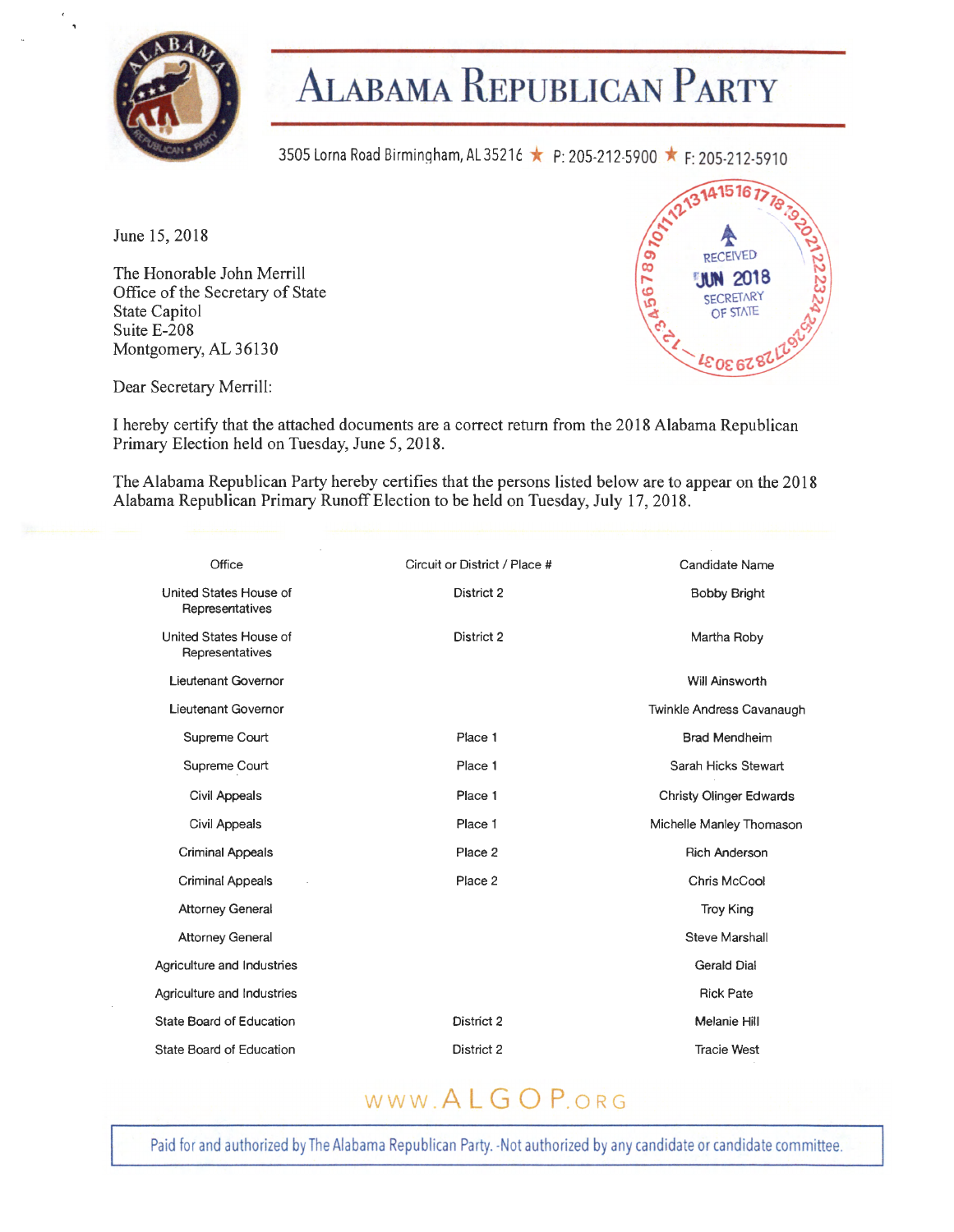ALABAMA House of Representatives ama House of Representatives Alabama House of Representatives **Alabama House of Representatives** Alabama House of Representatives Alabama House of Representatives Alabama House of Representatives Alabama House of Representatives Alabama House of Representatives Alabama House of Representatives Alabama House of Representatives Alabama House of Representatives Alabama House of Representatives Alabama House of Representatives

> Alabama Senate Alabama Senate Alabama Senate Alabama Senate Alabama Senate Alabama Senate Circuit Court Judge Circuit Court Judge Circuit Court Judge Circuit Court Judge Circuit Clerk Circuit Clerk Circuit Clerk Circuit Clerk Circuit Clerk Circuit Clerk Circuit Clerk Circuit Clerk District Court Judge District Court Judge

District 17 District 17 District 30 District 30 District 38 District 38 District 81 District 81 District 88 District 88 District 91 District 91 District 102 District 102 District 6 District 6 District 13 District 13 District 32 District 32 Circuit 13, Place 6 Circuit 13, Place 6 Circuit 18, Place 2 Circuit 18, Place 2 Bibb County Bibb County Elmore County Elmore County Jackson County Jackson County Marshall County Marshall County Mobile County, Place 4 Mobile County, Place 4

Tracy Estes Phil Segraves 8. Craig Lipscomb Robert McKay Todd Rauch Debbie Hamby Wood Terry D. Martin Ed Oliver Al Booth Will Dismukes Rhett Marques Lister H. Reeves Jr. Willie Gray Shane Stringer Steve Lolley Larry Stutts Randy Price Mike Sparks Chris Elliott David Northcutt Brandy 8. Hambright Harry Satterwhite Phillip Bahakel Patrick Kennedy Kayla Tucker Cooner Russell 'Rusty' Price Michael Dozier Brian Justiss Bart Buchanan Keshia Gardner Angie Johnson Debbie Swords Spiro Cheriogotis George Zoghby

#### www .ALGOP.oRG

Paid for and authorized by The Alabama Republican Party. -Not authorized by any candidate or candidate committee.